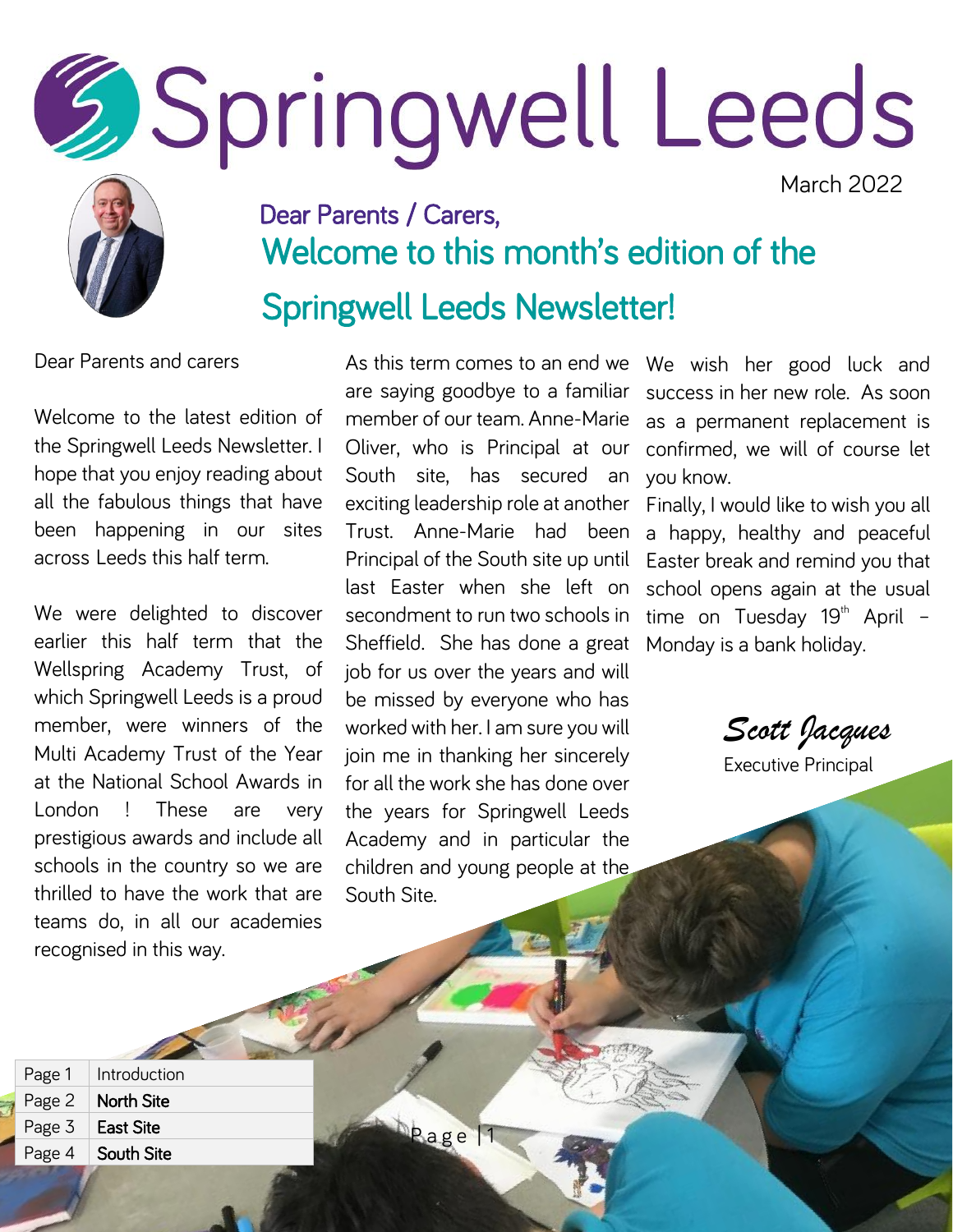## North Site

#### MUSICAL SKILLS AND TALENTS

ACROSS THE GENERATIONS

Some of our secondary students have been working towards instrumental qualifications at North and three of our talented musicians took the time to perform some of their pieces at a primary assembly.

Students from Y9, 10 and 11 performed songs such as 'Wonderwall' by Oasis and 'Count on me' by Bruno Mars. The performances were confidently and professionally delivered. There was a very extremely appreciative audience of what they heard with many saying they would like to have a go at performing one day in the future. One student was appearing for the 2nd time having previously sung for students at Christmas. They loved watching and listening to her so much that they asked her to come back and she was happy to oblige! Another has now recorded his exam and should receive his result in a few weeks' time.

Our North site Intergenerational Project was lots of fun last week for our secondary students who had a zoom chat and video with the residents of Adel Grange Care Home. Everyone introduced themselves and said hello and it was great to finally see each other in person on screen after months of exchanging postcards, letters and pictures. The students read poems out to the residents which they had written themselves and we talked about lots of different and

interesting topics.

Copper, one of our school dogs met Paul the dog from



Adel Grange at the zoom meeting and we are hoping that an Interdog friendship has now been formed!

We are really looking forward to our next zoom chat but most of all we are all super excited about hopefully visiting Adel Grange in the neaar future to meet our new friends there.



Page  $|2$ 

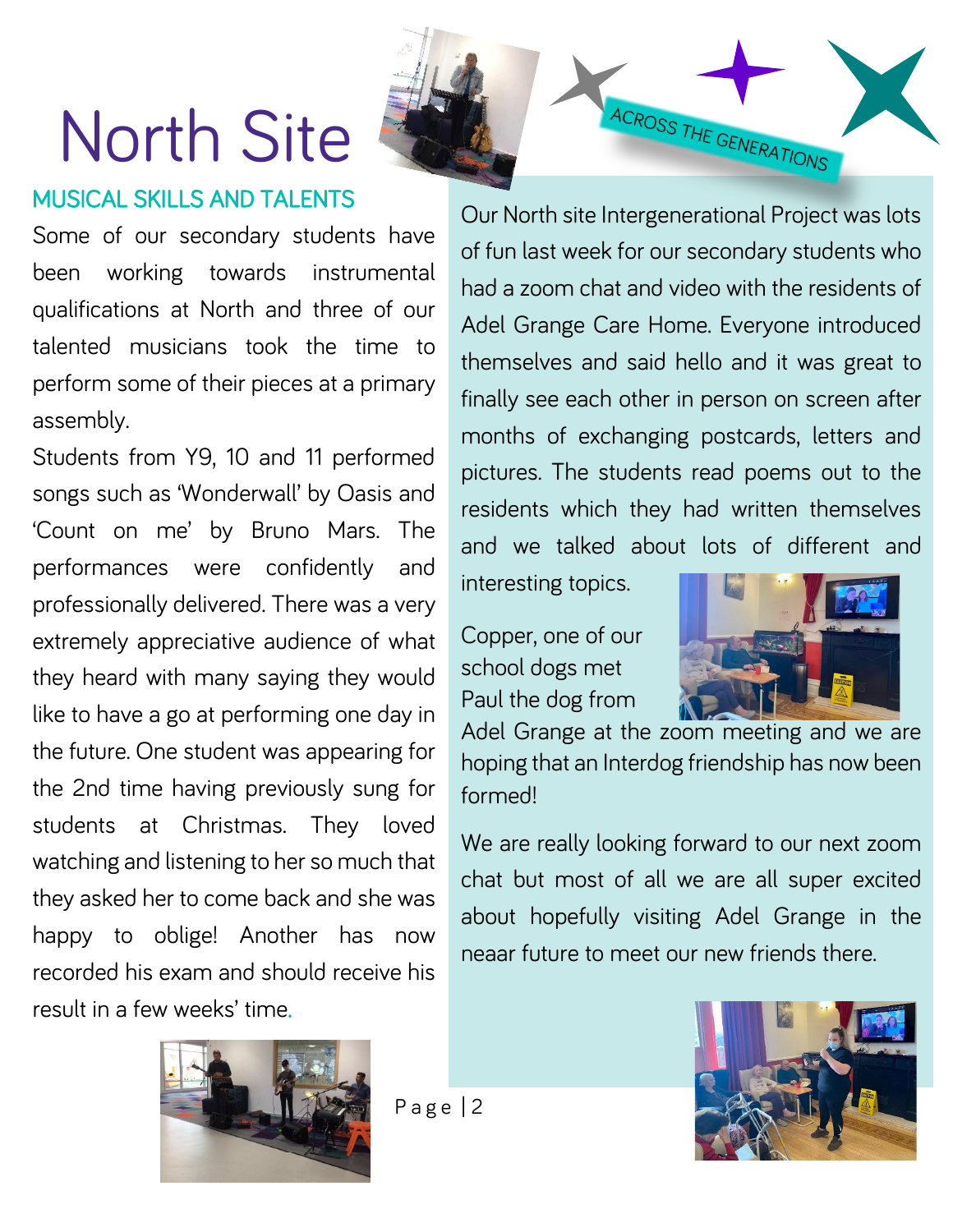### East Site

#### COMIC RELIEF !

Children and staff raised money for Comic Relief whilst raising awareness for all of those affected by the atrocities of war. Our pupils chose to wear blue and yellow to raise awareness along with some red noses! During the day classes walked a mile and pupils were involved in a food tasting activity based on the initiative 'Eat them to defeat them'. Gherkins, watermelon, pomegranate seeds and pickled cabbage were some of the favourites of the day!



#### PRIMARY NEWSROUND



TITANIC EFFORT!

The Primary has had a fantastic time this exploring the Titanic. We completed lots of different activities including making our own cardboard replica of the ship. The children enjoyed planning, designing and building it together, demonstrating some amazing team work. We employed our very own Captain 'Mr Bill Rayworth' who looked very smart in his white uniform.

We enjoyed immersive experiences and could even tell you the differences between 1st and 3rd class passengers and what their accommodation looked like. We researched two children 'William and Alice,' who travelled on the ship in different classes and how they both managed to survive.

Page  $|3$